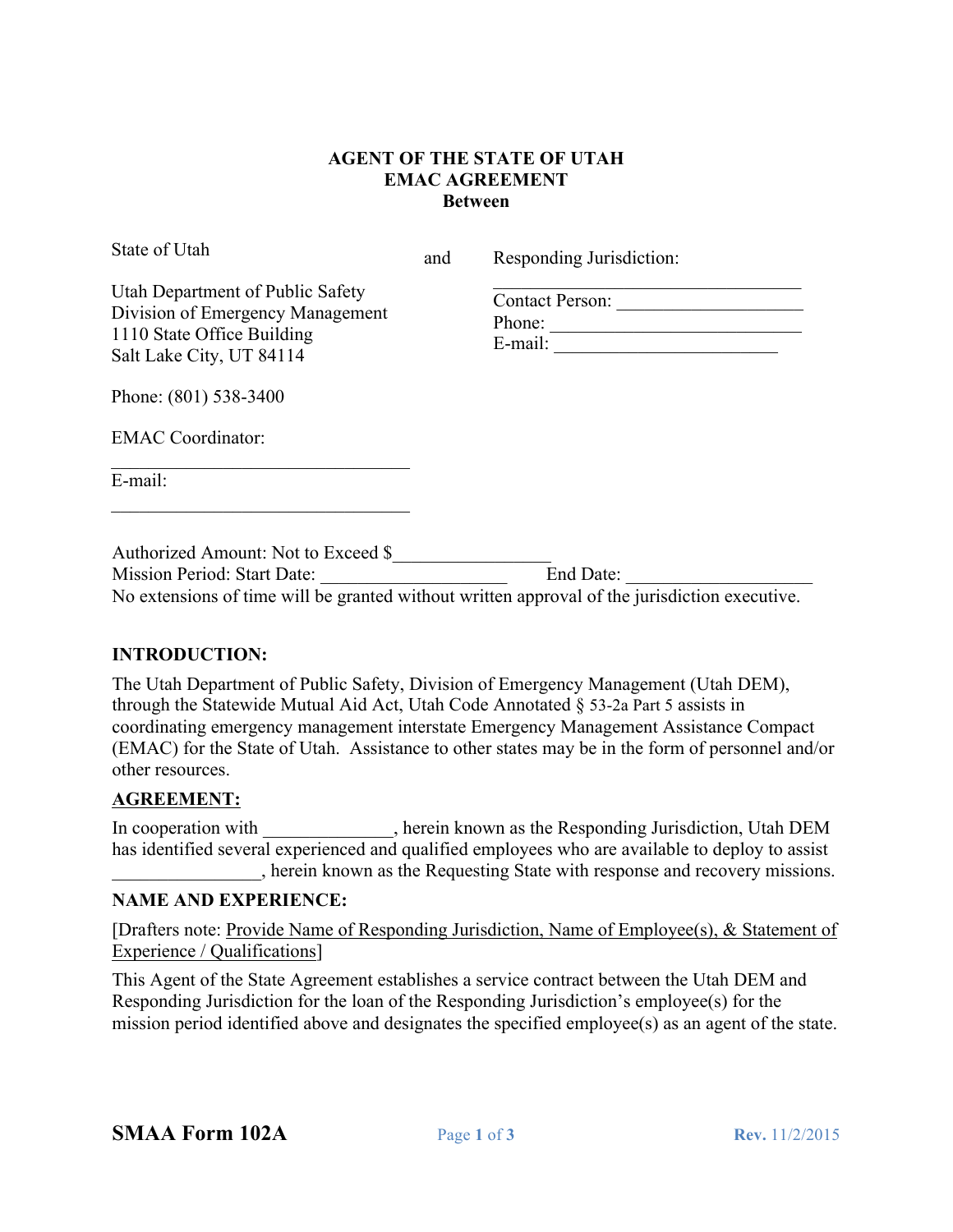**[NAME OF EMPLOYEE]** shall remain an employee of the Responding Jurisdiction throughout their deployment. Utah DEM hereby agrees to make the necessary travel arrangements for **[NAME OF EMPLOYEE]**, including transportation, lodging, per diem expenses. Once the mission is complete and the Responding Jurisdiction employees travel expense report has been received, Utah DEM agrees to submit the travel expense report to the Requesting State for reimbursement through the EMAC reimbursement process. The employee(s) of the Responding Jurisdiction will continue to be paid by his/her employer, will continue to receive the same benefits as if working at his/her home station, and will carry with him/her all the liability protections as if working at his/her home station. Utah DEM assumes no responsibility for the employee serving as the agent of the state, other than the accomplishment of their travel arrangements, the submission of completed travel expense reports through the EMAC reimbursement process, and the transmittal of reimbursement from the Requesting State to the Responding Jurisdiction. Consult Utah Code Annotated § 53-2a Part 4 for more information about compensation and liability obligations.

# **[NAME OF EMPLOYEE]** will report to the (name, address, site)

upon arrival and perform duties as assigned. The Utah EMAC Coordinator will provide emergency contact information for **[NAME OF EMPLOYEE]** and he/she will provide contact information and progress reports on their service to their home jurisdiction throughout their period of deployment.

# **REIMBURSEMENT:**

Upon receipt of reimbursement from the Requesting State, Utah DEM shall reimburse the Responding Jurisdiction for the authorized expenses claimed on the Intergovernmental Reimbursement SMAA Form #110, and Form 115. Reimbursement shall not exceed the final, total amount indicated on the travel expense report. The Responding Jurisdiction shall submit a final invoice or other appropriate travel expenses report, with all appropriate documentation, to Utah DEM within 30 days of **[NAME OF EMPLOYEE's]** return. Utah DEM shall reimburse the Responding Jurisdiction within 30 days of receipt of reimbursement from the Requesting State.

# **ALTERATIONS AND AMENDMENTS:**

This Agreement may only be amended through mutual agreement of both parties. Amendments shall not be binding unless they are in writing and signed by personnel authorized to bind each of the parties.

# **TERMINATION:**

Either party may terminate this Agreement upon 72 hours prior written notification to the other party. If this Agreement is terminated, the parties shall be liable only for services rendered or costs incurred in accordance with the terms of this Agreement prior to the effective date of termination.